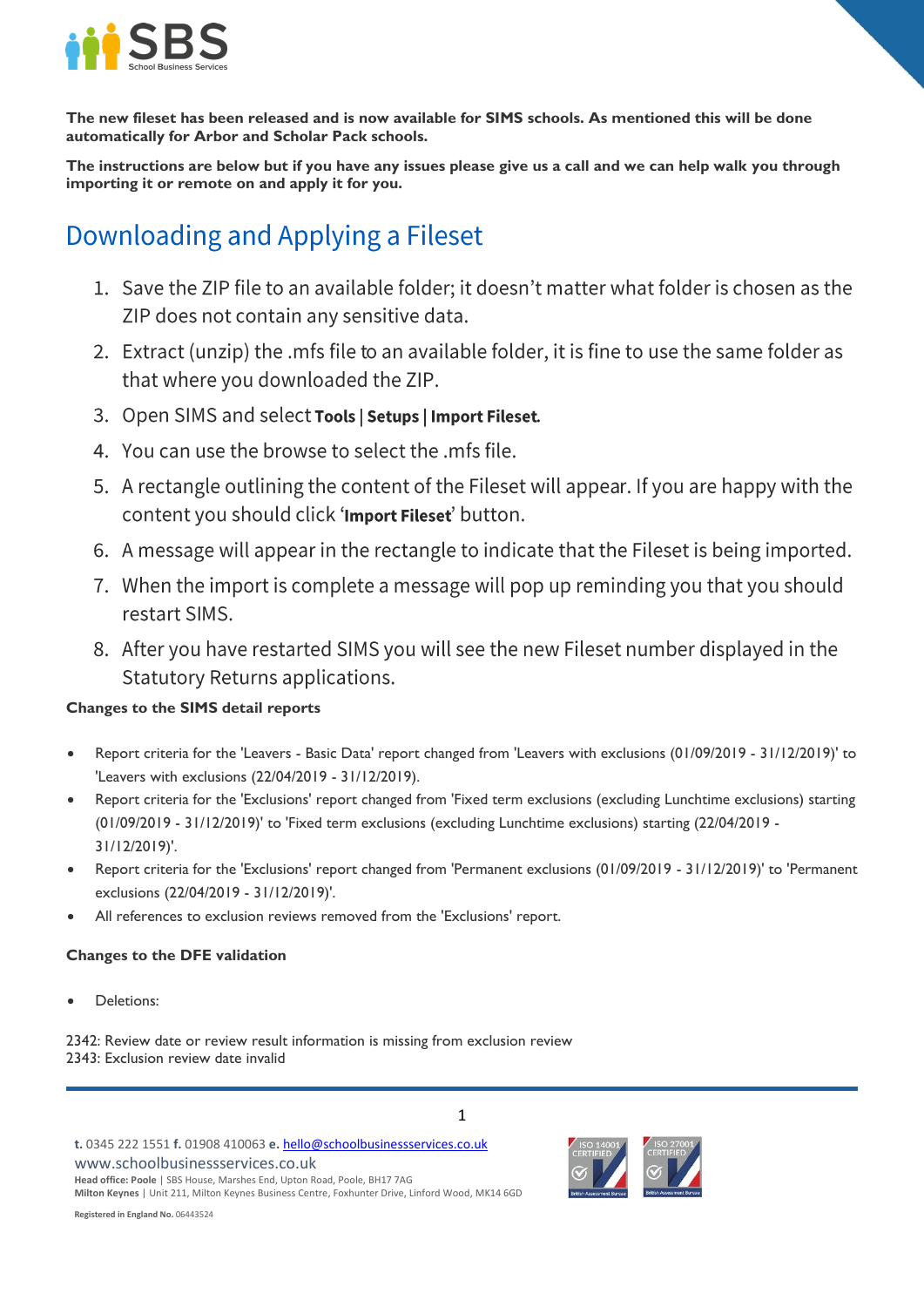

2344: Exclusion reinstatement date invalid

2345: The exclusion review result indicates the pupil accepted reinstatement however, the reinstatement date is missing or invalid

2346: The exclusion review result indicates the pupil was not reinstated, therefore reinstatement date must not be provided 2347: The exclusion review result indicates the exclusion was upheld. However, a permanent exclusion does not exist for this pupil

2348Q: Please check: We would expect there to be exclusion review information provided for a permanent exclusion 2349: The exclusion review result indicates an independent review panel did not take place therefore, SEN expert data must not be provided

2351: The exclusion review result indicates an independent review panel took place therefore, SEN expert data must be provided

Updates:

1849Q: Please check: Pupil aged 3 or 4 recorded with post looked after arrangements would be expected to be in receipt of early years pupil premium with a basis for funding of ...

853Q: Please check: A pupil aged 3 or 4 eligible for FSM would be expected to be in receipt of early years pupil premium with a basis for funding of ...

1861: Early years pupil premium only required for pupils aged 3 and 4

2290: Exclusion start date invalid

2470: Attendance information is not required for this pupil as they are either aged less than 4, over 15 or are a boarder

2502: Please check: zero attendance sessions possible recorded for pupil on roll ...

3105: The 30-hour code must be 11 digits long and contain numerical characters only

5235: 2-year-old basis for funding is missing or an invalid value for a two year old with funded hours

Additions:

1495: Please check: no pupils no longer on roll have been recorded

1849Q: Please check: Pupil aged 3 or 4 recorded with post looked after arrangements would be expected to be in receipt of early years pupil premium with a basis for funding of ...

1862: Early years pupil premium not required for pupils aged 4 in reception or above

2167: Each SEN type must be unique

2295: Due to the appeal process the pupil should not be removed off roll on the same day they are excluded

2470: Attendance information is not required for this pupil as they are either aged less than 4, over 15 or are a boarder 2485Q: Pupil attendance indicates they are excluded but no exclusion is recorded

Although the DfE has not mentioned this in their list of changes, we have found that unwarranted instances of validation error 2550 do not occur when the latest DfE validation file is used.

#### **Changes to the DFE summary report**

- Table 9: Pupil count column updated to just count pupils by year group rather than just those with EYPPR = Y & N so the later columns may now not match if invalid value included in EYPPR.
- Table 13: Now supports two terms worth of exclusions (summer term as well as autumn term)
- Table 14 onwards: Exclusion reviews removed and all subsequent tables renumbered.

## **Added 13/01/2020 at 14:20 Known issue with version 1.2 of the DFE validation file (to be provided by Fileset 1403)**

www.schoolbusinessservices.co.uk

**Head office: Poole** | SBS House, Marshes End, Upton Road, Poole, BH17 7AG **Milton Keynes** | Unit 211, Milton Keynes Business Centre, Foxhunter Drive, Linford Wood, MK14 6GD